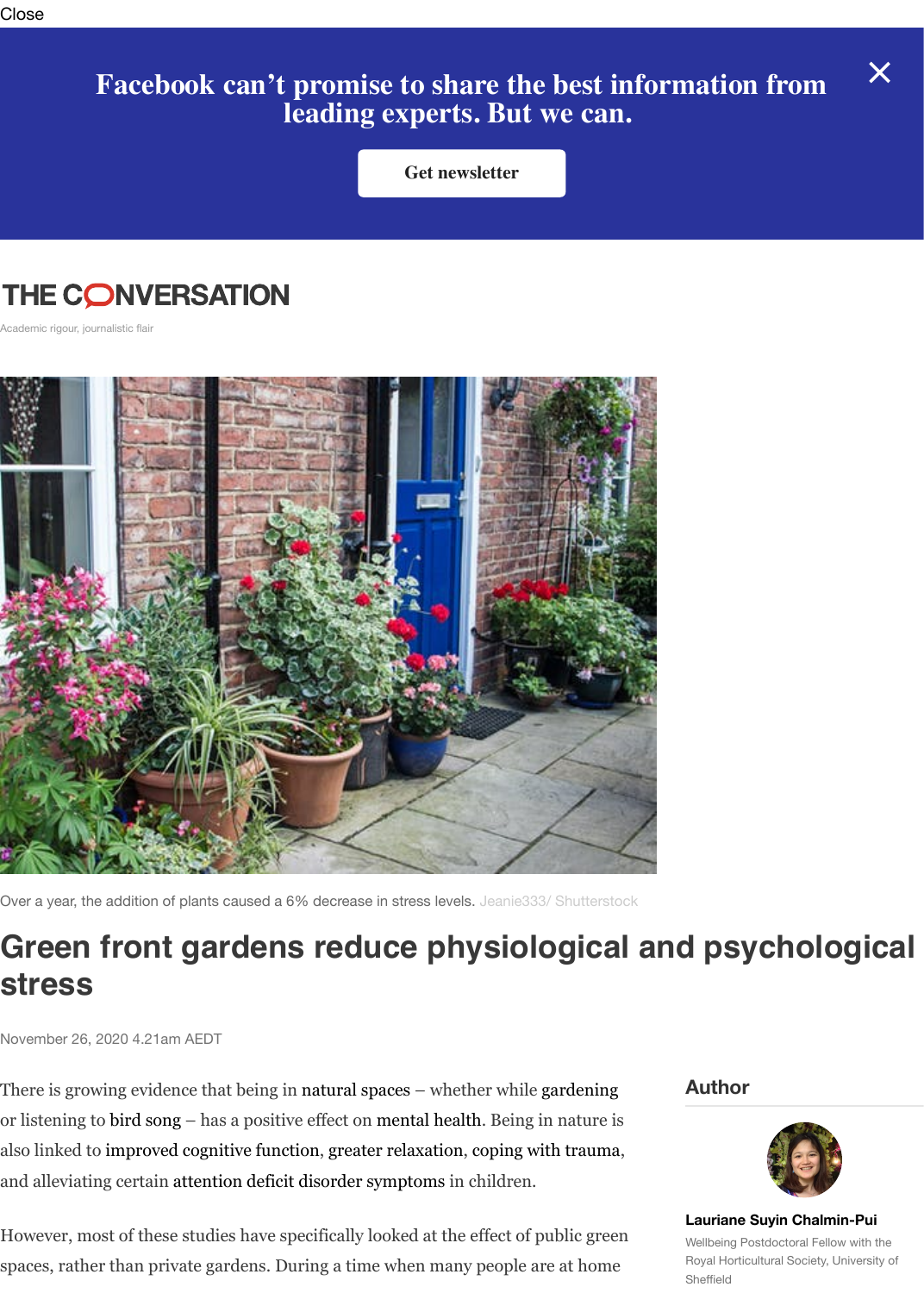gardens are also a bridge between private and public life. Because they're visible to neighbours and [passersby, they may be able to contribute to the wellbeing of the community, too.](https://www.rhs.org.uk/advice/health-and-wellbeing/articles/Lockdown-lowdown)

Our experiment evaluated physiological and psychological stress levels before and after adding plants to previously bare front gardens in Salford, Greater Manc[hester. We took measures](https://www.sciencedirect.com/science/article/pii/S016920462030325X) of participants' cortisol concentrations (sometimes referred to as "the stress hormone") in their saliva, as well as self-reported perceived stress. Participants r[anged in ag](https://www.mdpi.com/2078-1547/10/2/37)e from 21 to 86 and 64% of them were women.

We added two planters with ornamental plants – including petunias, violas, rosemary, lavender, azaleas, clematis, and either an amelanchier (snowy mespilus) tree or a dwarf juniper tree. These were chosen for their ease of maintenance and familiarity to most people in the UK. We also provided the 42 residents with compost, self-watering containers, a watering can and a trellis. The research team did all the planting to ensure that all the gardens were similar. Participants were given advice on how to maintain and water their plants and were permitted to add further plants or features. The new additions were as low maintenance as possible.

## **Lower stress**

Over a period of one year, we found that having plants in previously bare front gardens resulted in a 6% drop in residents' perceived stress levels. This scale measures the degree to which situations in life are considered to be stressful by taking into account feelings of control and the ability to cope with stressors. The 6% decrease is equivalent to the long-term impact of eight weekly mindfulness sessions.

We also found statistically significant changes in participants' salivary cortisol patterns. Cortisol is the body's main stress response hormone, which can activate our "fight or flight" response, and can regulate sleep and energy levels. We need cortisol every day to be healthy, and typically concentrations peak as we wake up, and taper down to their lowest level at night. Disturbances to this pattern indicate that our bodies are under [stress. We found that 2](https://www.jstor.org/stable/2136404?seq=1)4% of residents had a healthy daily cortisol pattern at the beginning of the study. This increased to 53% three months after adding the plants, suggesting better mental health in these participants.

Petunias were just one of the types of plants added to participants' front gardens. Sebastian Janicki/ Shutterstock

Reasons for these changes can be explained by what participants told us during interviews. Residents found that the gardens had a positive influence on their outlook on life, with st[rong themes develop](https://www.ncbi.nlm.nih.gov/pmc/articles/PMC5568897/)ing around more positive attitudes in general, a sense of pride, and greater motivation to improve the local